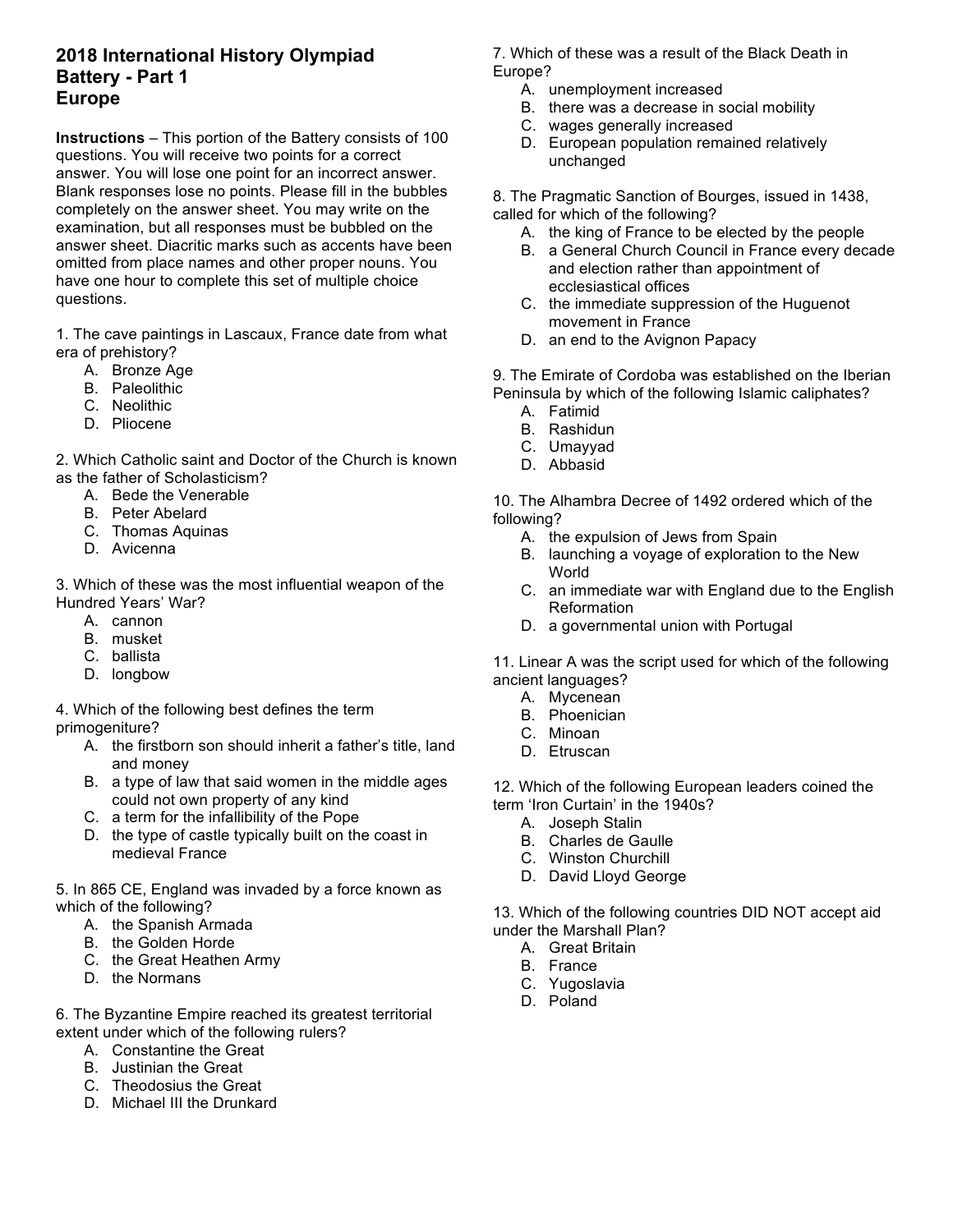14. Which of these best characterizes Henry VIII's purpose in pursuing the English Reformation?

- A. showing support for Martin Luther
- B. attempting to push his own slate of reforms to the Catholic Church
- C. to assert English political authority over the Church and to obtain an annulment of his marriage to Catherine of Aragon
- D. to transform England in to the first Lutheran military power

15. The principle of *cuius regio, eius religio* was established in the Holy Roman Empire by what sixteenthcentury treaty?

- A. Augsburg
- B. Westphalia
- C. Aix-la-Chapelle
- D. Ghent

16. Which of the following cities was the center of the Italian Renaissance?

- A. Ravenna
- B. Florence
- C. Turin
- D. Genoa

17. The Edict of Nantes was signed in 1598 by what French king?

- A. Louis XIII
- B. Louis XIV
- C. Louis IX
- D. Henry IV

18. The Peace of Westphalia recognized the independence of which of the following countries from Spain?

- A. Switzerland
- B. Luxembourg
- C. Prussia
- D. the Dutch Republic

19. Both Swedish King Gustavus Adolphus and Field Marshal Pappenheim of the Holy Roman Empire died in what 1632 battle?

- A. Battle of Lutzen
- B. Battle of Wolgast
- C. Battle of Dessau Bridge
- D. Battle of Lutter

20. The Falkland War resulted in which of the following in Great Britain in the early 1980s?

- A. a rapid loss of prestige in the world community due to the British defeat
- B. a sharp decline in the British economy due to international sanctions
- C. a jump in popularity for Margaret Thatcher in Great Britain
- D. the end of British colonialism due to the Falkland's independence

21. The so-called 'Dorain Invasion' is one theory for which of the following in ancient history?

- A. the end of the Roman Republic
- B. the collapse of Bronze-Age civilizations, including the Myceneans
- C. the fall of the Persian empire
- D. the transition from the Old Kingdom to the Middle Kingdom in ancient Egypt
- 22. What was the outcome of the Wars of the Roses?
	- A. The Plantagenets came back together peacefully and Richard of York became king
	- B. The Lancasters emerged victorious and ruled England until the seventeenth century
	- C. The House of York won a costly and short-lived victory
	- D. Henry Tudor gained the throne after defeating Richard III at the Battle of Bosworth Field

23. Which of the following orchestrated the 'bonfire of the vanities', and was then excommunicated and executed in Florence in 1497?

- A. Lorenzo di Medici
- B. Rodrigo Borgia
- C. Girolamo Savonarola
- D. Bernard of Siena

24. Which of the following was the most significant result of the Glorious Revolution?

- A. the passage of the Bill of Rights of 1689 and the end of absolute monarchy in England
- B. the restoration of the Stuart monarchy
- C. the ascension of a Catholic monarch to the English throne
- D. the end of the Tudor dynasty

25. Which of the following was NOT a reason for the economic prosperity of the Dutch Republic in the seventeenth century?

- A. successful colonial possessions
- B. a substantial financial infrastructure in Amsterdam and other Dutch cities
- C. a large merchant marine
- D. close alliances with other European powers, especially England and Spain

26. Jean-Baptiste Colbert advocated all of the following as French Minister of Finance under Louis XIV ECXEPT which of the following?

- A. the abandonment of mercantilism and advocacy of capitalism
- B. improvement of French manufacturing
- C. raising protective tariffs
- D. instituting large public works projects

27. Louis IX, Philip III, and Philip IV were all kings of

France from which dynasty that ruled from 987 to 1328? A. Valois

- B. Capetian
- C. Carolingian
- D. Bourbon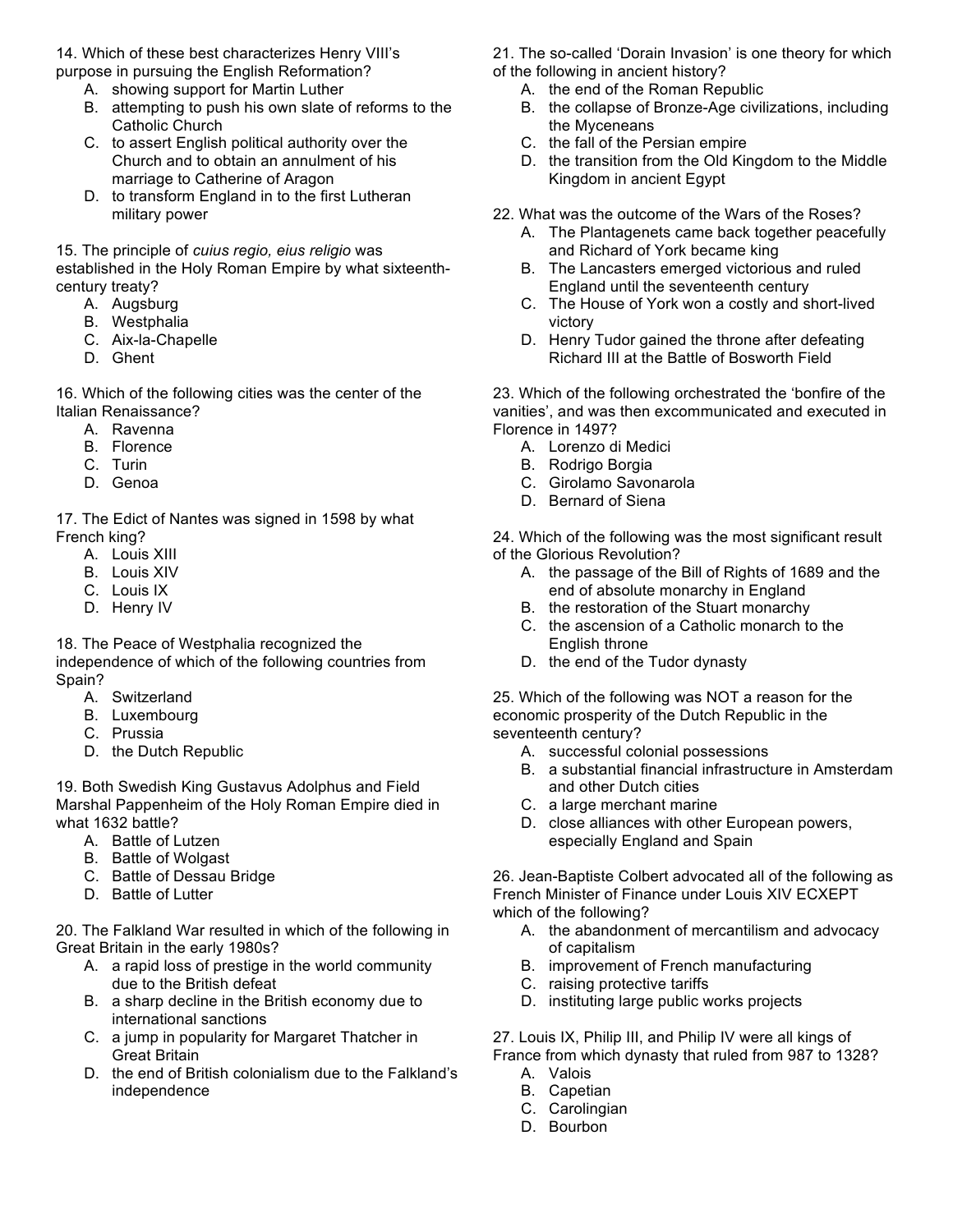28. The Conditions of the Working Class in England was written by which of the following?

- A. Adam Smith
- B. Friedrich Engels
- C. John Locke
- D. Thomas Hobbes

29. Which of the following was British monarch during the American Revolution?

- A. Anne
- B. Victoria
- C. George III
- D. William IV

30. The 1830s customs union that joined together the German states was known by which of the following names?

- A. the Hanseatic League
- B. the Zollverein
- C. the Union of Lublin
- D. the szlachta

31. Which of these men is considered the 'father of Athenian democracy'?

- A. Hipparchus
- B. Cleisthenes
- C. Cleomenes
- D. Peisistratos

32. Otto von Bismarck's Kulturkampf was targeted at which of the following in 1870s?

- A. socialists
- B. the Catholic Church
- C. the traditional Prussian nobility
- D. unruly German factory workers

33. Which of these did Austria-Hungary annex from the Ottoman Empire in 1908, sparking an international crisis?

- A. Bulgaria
- B. Lithuania
- C. Bosnia and Herzegovina
- D. Georgia

34. Which of the following is the most significant reason for the success of the Bolsheviks in assuming control of the Russian government in 1917?

- A. the overwhelming success of the new Russian military strategy in World War I
- B. their significant role in the deposition of the tsar and execution of the royal family
- C. strategic alliances with other European nations, particularly Germany
- D. the inability of the Russian Provisional Government to address the basic needs of the Russian people

35. Longships were used by which of the following cultures during the Middle Ages in Europe?

- A. the Greeks
- B. the Italians
- C. the Norsemen
- D. the Irish

36. Which of the following was executed during the English Civil War?

- A. James I
- B. Charles I
- C. Charles II
- D. George I

37. Which of these crusades was targeted at a heretical Christian sect in the Languedoc region of France?

- A. the Albigensian Crusade
- B. the People's Crusade
- C. the Children's Crusade
- D. the Bosnian Crusade

38. Lenin's New Economic Policy called for which of the following in the Soviet Union?

- A. significant trade with European countries to build up the Soviet economy
- B. a shift to some private ownership and a statecontrolled market economy
- C. a massive program of industrialization and technological advancement
- D. mass production of consumer goods for the Soviet people

39. Which of the following battles, one of the bloodiest in human history with over one million casualties, took place along a namesake French river between July and November 1916?

- A. Battle of the Champagne
- B. Battle of the Seine
- C. Battle of the Somme
- D. Battle of Verdun

40. Which of the following governed the 'Free Zone' in southern France during much of World War II?

- A. Charles de Gaulle and the 'Free French'
- B. a Nazi puppet regime headed by German bureaucrats
- C. the Vichy government under Henri Petain
- D. there was no effective government of the 'Free Zone' due to widespread protests and violence against the Germans

41. Which of the following regions was ruled by the Attalid Dynasty in the Hellenistic period?

- A. Pergamum
- B. Bithynia
- C. Pontus
- D. Cappadocia

42. The so-called 'Thermidorian Reaction' was targeted at which of the following French leaders in 1794?

- A. Louis XVI
- B. Maximilien Robespierre
- C. Jean-Jacques Rousseau
- D. Jean-Paul Marat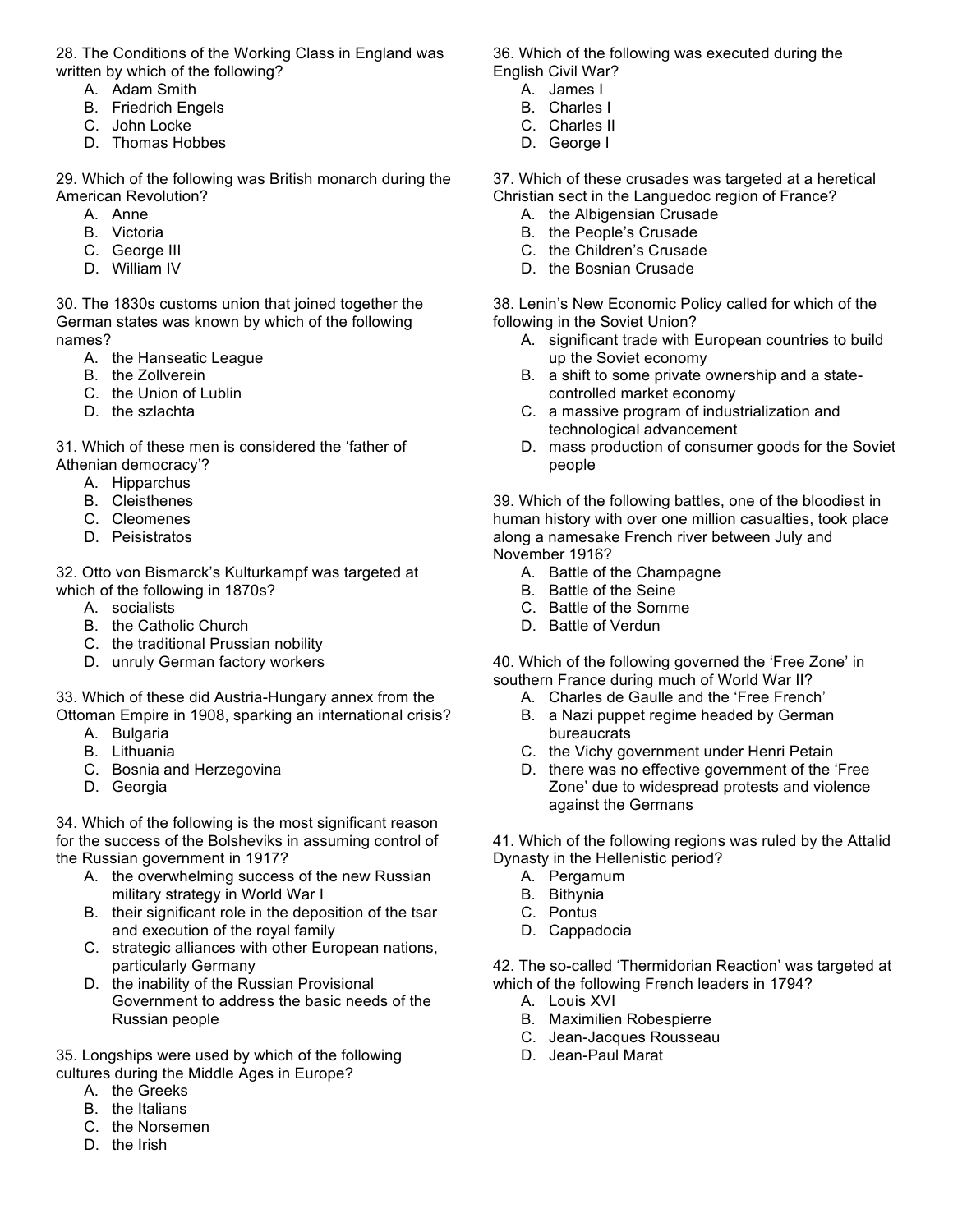- 43. All of these were significant occupations for women in the Early Middle Ages except which of the following?
	- A. spinning and weaving
	- B. brewing beer and ale
	- C. midwifery
	- D. copying manuscripts in scriptoria

44. Which of the following best describes the Continental System enacted by Napoleon?

- A. a trade embargo on Great Britain by France and French allies and dependents in Europe
- B. a systematic naval quarantine of British overseas colonies
- C. an attempt to open up new French colonies in Africa as a source of raw materials and conscripts
- D. the invasion plan for the French conquest of Russia

45. Which of the following was true of the Corn Laws in the early nineteenth century in Great Britain?

- A. profits from land ownership greatly decreased
- B. Landowners and nobles generally opposed the Corn Laws
- C. The Irish Famine caused Robert Peel's government to strengthen the Corn Laws
- D. the tariffs forced grain prices higher, creating a burden on the lower classes

46. Which of these most accurately describes a typical sixteenth century Western European family?

- A. middle class, educated, urban dwellers
- B. a traditional nuclear family with parents and children
- C. a large, multi-generational family unit with extended relations often living under one roof
- D. a single-parent family with children due to a high divorce rate

47. Which of the following families dominated the Holy Roman Empire from the fifteenth to the mid-eighteenth century?

- A. Romanov
- B. Hapsburg
- C. Tudor
- D. Bourbon

48. Which of the following names the exchange of crops, livestock and diseases between the Old World and the New World during the era of colonization?

- A. triangle trade
- B. mercantilism
- C. Columbian exchange
- D. biological warfare

49. Which of these was the most immediate cause of Martin Luther drafting the *Ninety-five Theses*?

- A. the abuses of the Spanish Inquisition
- B. the sale of indulgences as a means of reducing punishment for sins
- C. persecutions of Jews in Western Europe by **Christians**
- D. the prohibition on translation of the Bible into vernacular

50. Which English king's January 1066 death led to the succession crisis that resulted in William the Conqueror's invasion?

- A. Edward the Confessor
- B. Canute the Great
- C. Aethelred the Unready
- D. Alfred the Great

51. Which of the following was the main cause of the Social War, fought between 91-88 BCE during the late Roman Republic?

- A. Roman subjugation of slaves throughout the Republic
- B. Rome's refusal to grant citizenship to allied Italian cities
- C. a conflict between Julius Caesar and Pompey the Great
- D. Sulla's attempt to defeat Marius and restore order in Rome

52. The pamphlet *What is the Third Estate?* argued which of the following?

- A. that the king should reassert absolute power and solve the problems of France
- B. that the financial reforms of Jacques Necker were much too burdensome on the nobility and the clergy
- C. that the common people should have legitimate representation in the Estates General and that the Third Estate was far more important than the clergy and nobility
- D. that the Tennis Court Oath should be abandoned

53. Nicholas I was able to strengthen his rule in Russia in 1825 due to what action?

- A. signing of a treaty of alliance with England
- B. the suppression of the Decembrist Revolt
- C. the execution of his older brother Constantine
- D. the annexation of Poland-Lithuania

54. Which conflict over the appointment local church officials began as a dispute between Pope Gregory VII and Emperor Henry IV in 1076?

- A. Investiture controversy
- B. the Reformation
- C. the Donation of Constantine
- D. the Bishop's War

55. Which of the following took place during the Fourth Crusade?

- A. the capture of Jerusalem by the Crusaders
- B. the sack of Constantinople by the Crusaders
- C. the establishment of the Crusader states
- D. the capture of Acre by Saladin

56. Which of these was the capital of the Western Roman Empire during the fifth century CE?

- A. Rome
- B. Milan
- C. Ravenna
- D. Turin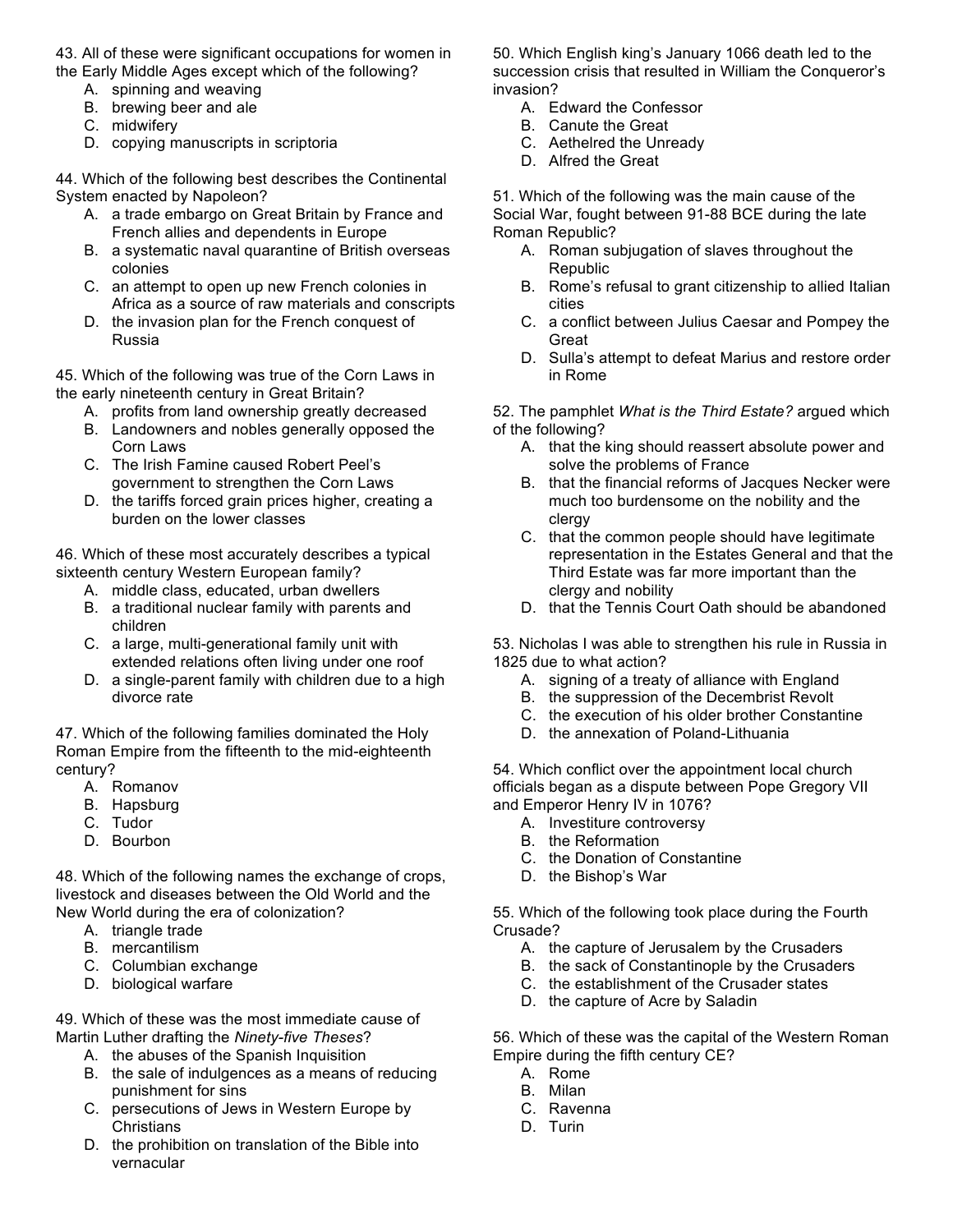57. Which of the following leaders was the primary organizer of the Congress of Vienna in 1814-15?

- A. Klemens von Metternich
- B. Wilhelm von Humboldt
- C. Pedro Gomez Labrador
- D. William Cathcart

58. All of the following allied with or assisted Greece in their war for independence in the early nineteenth century EXCEPT which of the following?

- A. Great Britain
- B. Russia
- C. the Ottoman Empire
- D. France

59. Vladimir the Great and Yaroslav the Wise were rulers of what federation in Eastern Europe in the Late Middle Ages?

- A. Hungary
- B. Kievan Rus'
- C. Great Moravia
- D. the Visigoths

60. An 1830 performance of the opera *La Muette de Portici* was a key event in the independence movement of what European nation?

- A. Serbia
- B. Belgium
- C. Greece
- D. Poland

61. The 'Crisis of the Third Century' ended with which of the following?

- A. the assassination of the co-emperors Pupienus and Balbinus by the Praetorian Guard
- B. the imposition of the 'Pax Romana' after years of civil war
- C. the beginning of the reign of Marcus Aurelius
- D. Diocletian's consolidation of power after 284 and reassertion of imperial authority

62. A defeat in which of the following wars caused a sharp drop in prestige and power for Sweden?

- A. the Seven Years' War
- B. the Nine Years' War
- C. the Great Northern War
- D. the Thirty Years' War

63. The revolutions during the 1848 'Spring of Nations' resulted in all of these EXCEPT which of the following?

- A. the overthrow of the Russian tsar
- B. the end of the Sonderbund War and establishment of Switzerland as a federal state
- C. the end of absolute monarchy in Denmark D. the abolition of serfdom in Austria

64. James Watt is credited with which of the following industrial inventions?

- A. the steam engine
- B. the spinning frame
- C. the cotton gin
- D. interchangeable parts

65. Which of the following was agreed to by the Allies at the Yalta Conference in 1945?

- A. to immediately shift the focus of the war to defeating the Japanese Empire
- B. to delay free elections in Poland until twenty-five years after the war
- C. to divide Germany into zones of occupation at the conclusion of the war
- D. to completely forego German war reparations in any form

66. Which of the following groups are considered by historians to be the best examples of 'enlightened despots'?

- A. George IV, Louis XIV, Peter III
- B. Frederick the Great, Catherine the Great, Joseph II
- C. Maria Theresa, George II, Peter the Great
- D. Paul I, Francis I, Leopold I

67. Which of the following triggered the end of the Fourth Republic in France?

- A. the financial crisis of the Great Depression
- B. the sudden death of Charles de Gaulle
- C. the Algerian independence movement
- D. the end of World War II

68. Which of the following communist nations, led by Josip Tito, broke with the Soviet Union in the late 1940s?

- A. Poland
- B. Hungary
- C. Yugoslavia
- D. Czechoslovakia

69. In the Soviet Union under Mikhail Gorbachev, the policy of perestroika was aimed at which of the following?

- A. decreasing the size and cost of the Soviet military
- B. ending the Soviet space program, especially the Buran space shuttle
- C. instituting a new program of espionage against traditional rivals, including the United States and Great Britain
- D. a restructuring of the Soviet command economy under strict guidelines

70. The NATO bombings of Yugoslavia in 1999 was undertaken in reaction to which of the following?

- A. the violation of the Dayton Accords by the Serbs
- B. an attack on UN peacekeepers by a Bosnian guerilla force
- C. the escape of several prisoners from the International Criminal Tribunal for Yugoslavia
- D. the ongoing conflict in Kosovo and Yugoslav rejection of a NATO peacekeeping force in the region

71. Childeric I and Clovis I were rulers of what Frankish dynasty?

- A. Carolingians
- B. Salians
- C. Merovingians
- D. Ostragoths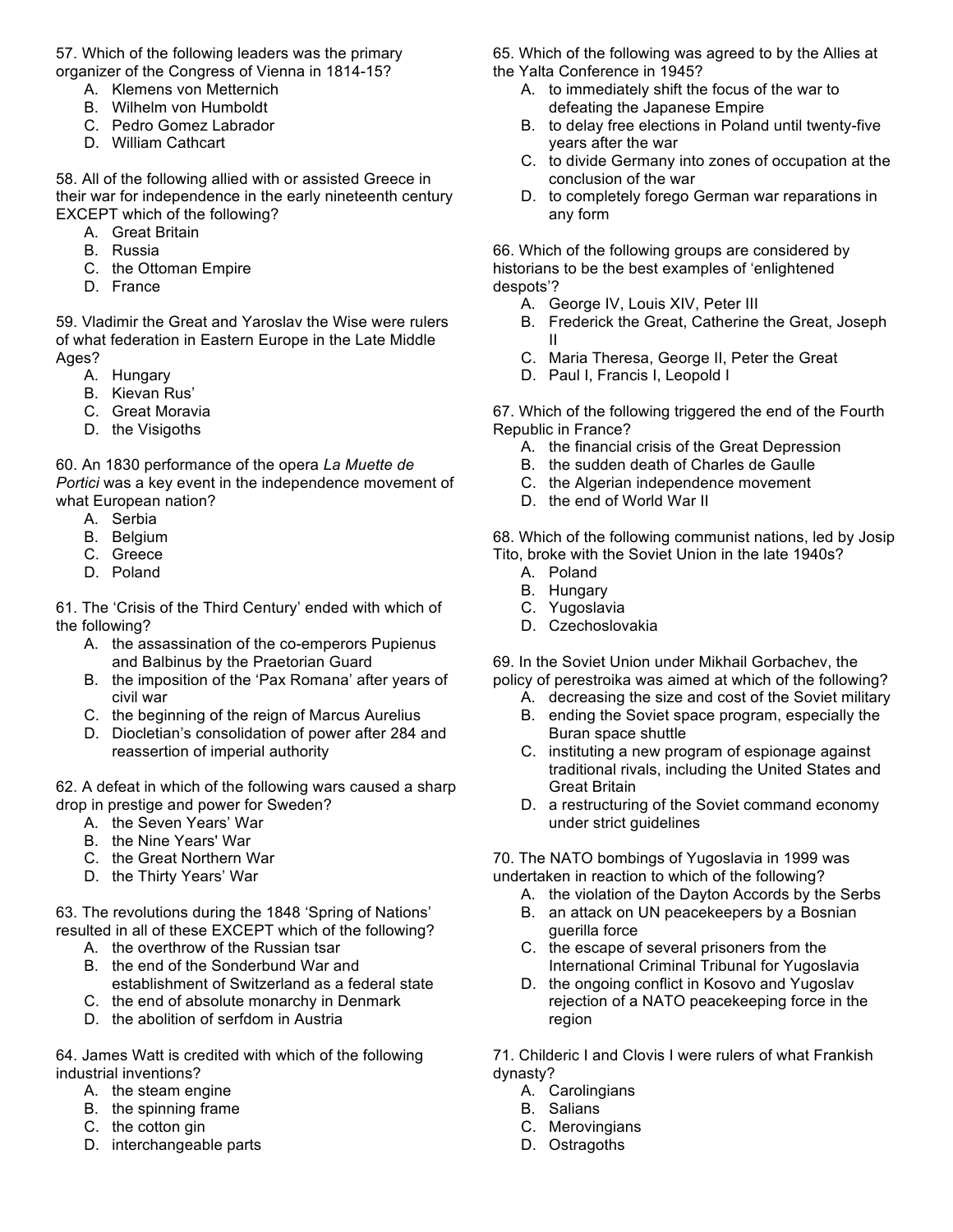72. Austria gained all of the following in the Treaty of Karlowitz in 1699 EXCEPT which of the following?

- A. Hungary
- B. Istanbul
- C. Croatia
- D. Transylvania

73. The 'Rose Revolution' resulted in the deposition of President Eduard Shevardnadze in which of the following countries in 2003?

- A. Russia
- B. Georgia
- C. Estonia
- D. Ukraine

74. Which of the following is the current Prime Minister of the United Kingdom?

- A. David Cameron
- B. Tony Blair
- C. Gordon Brown
- D. Theresa May

75. Felipe VI is the reigning monarch of which European nation?

- A. Morocco
- B. Portugal
- C. Spain
- D. Liechtenstein

76. The so-called 'Sinatra Doctrine' was a Soviet reversal of what earlier policy in the late 1980s?

- A. the Khrushchev Doctrine
- B. the Warsaw Pact
- C. the Brezhnev Doctrine
- D. the Eisenhower Doctrine

77. Which of the following was the purpose of Charles VI seeking the Pragmatic Sanction of 1713?

- A. to divide his lands between his children equally to ensure peace in Austria
- B. to approve a war with France
- C. to ensure the succession of his daughter, Maria Theresa
- D. to end a long-running dispute with the Pope over investitures

78. All of these gained territory in the partitions of Poland in the late eighteenth century EXCEPT which of the following?

- A. the Russian Empire
- B. France
- C. Prussia
- D. Austria
- 79. 'Divine right' is best defined by which of the following?
	- A. Monarchs derived their power and authority from God
	- B. Only the Church could grant royal authority
	- C. Monarchs not crowned by clergy, particularly the Pope, were not truly legitimate
	- D. The people were entitled certain unalienable rights derived from God

80. Which of these reforms did Joseph II undertake in the Holy Roman Empire?

- A. abolishing serfdom
- B. establishing havens for heretical sects
- C. universal suffrage for all males
- D. abolition of taxation

81. Attila and Bleda led which of the following nomadic groups in the fifth century CE?

- A. Gauls
- B. Celts
- C. Picts
- D. Huns

82. Mary Wollstonecraft wrote which of the following influential late-eighteenth century works?

- A. *The Social Contract*
- B. *The Spirit of the Laws*
- C. *Vindication of the Rights of Women*
- D. *Leviathan*

83. Which of the following was NOT a major war fought by France during the reign of Louis XIV?

- A. the Nine Years' War
- B. the War of the Spanish Succession
- C. the Franco-Dutch War
- D. the War of the Austrian Succession

84. The Sforza family ruled which of the following Italian cities during the fifteenth century?

- A. Venice
- B. Milan
- C. Pisa
- D. Florence

85. The term 'muladi' was used in medieval Al-Andalus to refer to which of the following?

- A. Jews who sought refuge in Al-Andalus after being expelled from other areas of Europe
- B. Native Spaniards who lived in Al-Andalus and converted to Islam
- C. Muslims who left Al-Andalus and converted to **Christianity**
- D. Muslim women who married Christian Spaniards

86. Charles V ruled all of these in the sixteenth century EXCEPT which of the following?

- A. the Spanish Empire
- B. France
- C. the Holy Roman Empire
- D. Burgundy

87. Notre Dame de Paris, Cologne Cathedral, the Duomo in Florence, and Reims Cathedral are among many constructed in what medieval architectural style?

- A. Gothic
- B. Romanesque
- C. Greek Revival
- D. Palladian